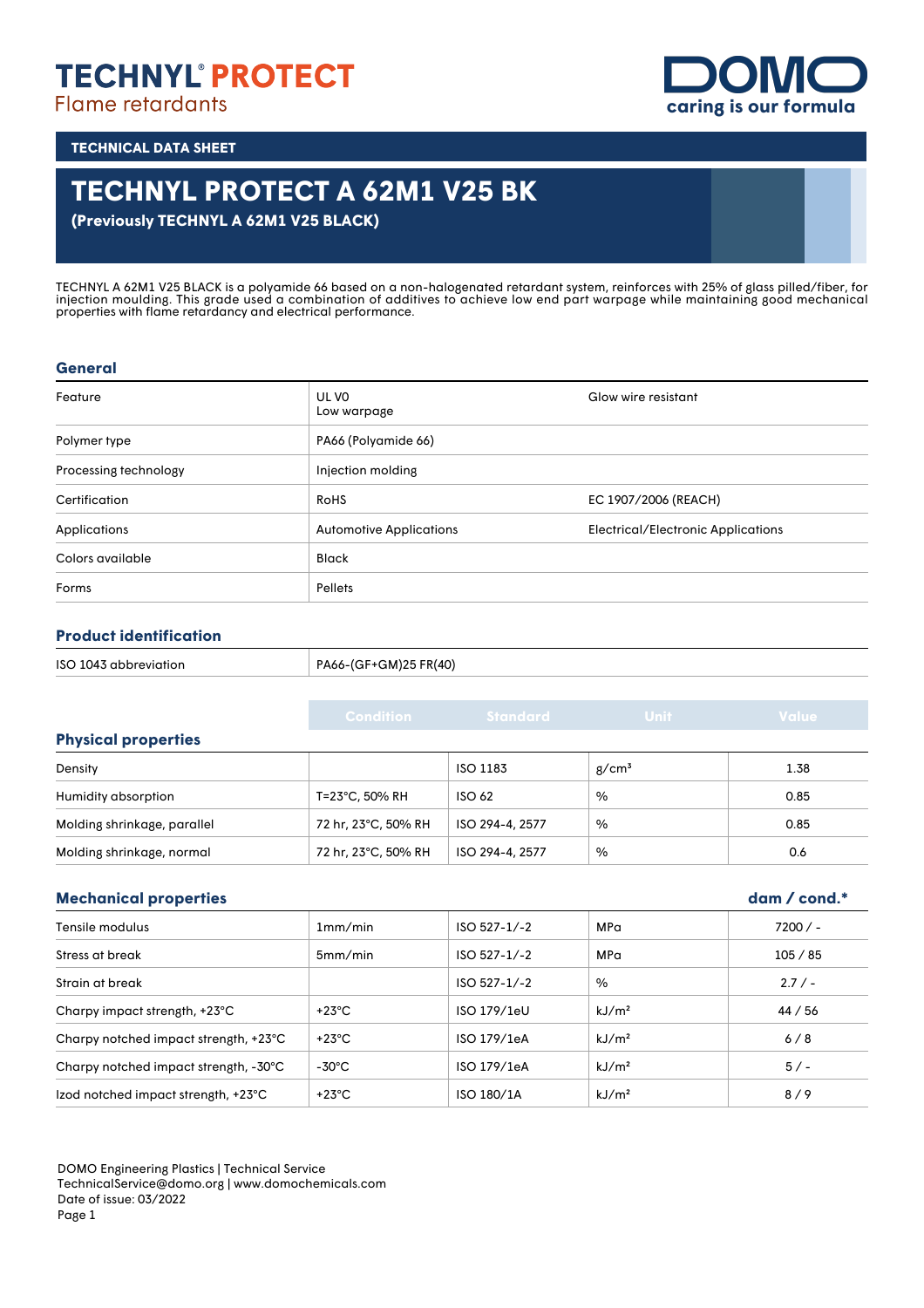# **TECHNYL' PROTECT**

#### **Flame retardants**

| <b>OMQ</b>            |  |
|-----------------------|--|
| caring is our formula |  |

|                  |                                                                                                                                  |             | <b>TECHNYL PROTECT A 62M1 V25 BK</b> |
|------------------|----------------------------------------------------------------------------------------------------------------------------------|-------------|--------------------------------------|
| <b>Condition</b> | <b>Standard</b>                                                                                                                  | <b>Unit</b> | Value                                |
|                  |                                                                                                                                  |             |                                      |
|                  | ISO 11357-1                                                                                                                      | °C          | 263                                  |
| 0.45 MPa         | <b>ISO 75</b>                                                                                                                    | °C          | 260                                  |
| 1.80 MPa         | <b>ISO 75</b>                                                                                                                    | °C          | 232                                  |
|                  |                                                                                                                                  |             |                                      |
| $0.75$ mm        | <b>UL 94</b>                                                                                                                     |             | V <sub>0</sub>                       |
| $1.5 \text{ mm}$ | <b>UL 94</b>                                                                                                                     |             | V <sub>0</sub>                       |
| 3.0 mm           | <b>UL 94</b>                                                                                                                     |             | V <sub>0</sub>                       |
| $0.75$ mm        | IEC 60695-2-12                                                                                                                   | °С          | 960                                  |
|                  | Temp. of deflection under load, 0.45 MPa<br>Temp. of deflection under load, 1.80 MPa<br>Glow-wire flammability index, GWFI, 0.75 |             |                                      |

#### Glow-wire flammability index, GWFI, 1.5  $\begin{array}{|c|c|c|c|c|c|}\n\hline\n\text{non} & \text{non} & \text{non} & \text{non} & \text{non} & \text{non} & \text{non} & \text{non} & \text{non} & \text{non} & \text{non} & \text{non} & \text{non} & \text{non} & \text{non} & \text{non} & \text{non} & \text{non} & \text{non} & \text{non} & \text{non} & \text{non} & \text{non} & \text{non} & \text{non} & \text{non} & \text{non} & \text{non} & \text{non} & \text{non} & \text{non} & \text{non} & \text{non$ Glow-wire flammability index, GWFI, 3.0  $\begin{array}{|c|c|c|c|c|c|c|c|c|}\n\hline \text{M}} & \text{M}} & \text{M} & \text{M}} & \text{M} & \text{M} & \text{M} \\
\hline \text{M}} & \text{M} & \text{M} & \text{M} & \text{M} \\
\hline \text{M}} & \text{M} & \text{M} & \text{M} & \text{M} \\
\hline \text{M}} & \text{M} & \text{M} & \text{M} & \text{M} \\
\hline \text{M}} & \text{M} & \text{M} & \text{M} & \text{M} \\
\hline \text{M}} & \text{M} & \text$ Oxygen index 33

\*: conditioned according to ISO 1110

#### **Processing conditions**

| Drying temperature/time       | 80             |
|-------------------------------|----------------|
| Suggested max moisture        | $0.2\%$        |
| Rear temperature              | $265 - 275 °C$ |
| Middle temperature            | $265 - 275$ °C |
| Front temperature             | 270 - 280 °C   |
| Recommended mould temperature | $60 - 90 °C$   |

#### **Injection notes**

The material is supplied in airtight bags, ready for use. In case that the virgin material has absorbed moisture, it must be dried with a dehumidified air drying equipment, dew point mini -20°C. Recommended time 2-4h

#### **Injection advice**

All reinforced, flame retardant compounds generate some level of abrasion/corrosion to the steel processing equipment. These issues may be magnified by using incorrect processing conditions (temperatures, residence time, moisture level ...) during the moulding process. Therefore, Domo recommends you adhere to the processing conditions detailed in this technical data sheet. For equipment that comes into contact with molten flame retardant compounds, Domo advises you to use a steel with high chromium and high carbon content (having a minimum concentration of 16% Chromium) to prevent corrosion and abrasion. For the correct reference of steel associated to flame retardant compounds' processing, please refer to your equipment manufacturers. In the case of high requirements on surface quality a mould temperature of up to 120°C can be considered. The processing parameters like processing temperatures are a recommendation and can be adjusted in function of injection machine size, part geometry / design

DOMO Engineering Plastics | Technical Service TechnicalService@domo.org | www.domochemicals.com Date of issue: 03/2022 Page 2